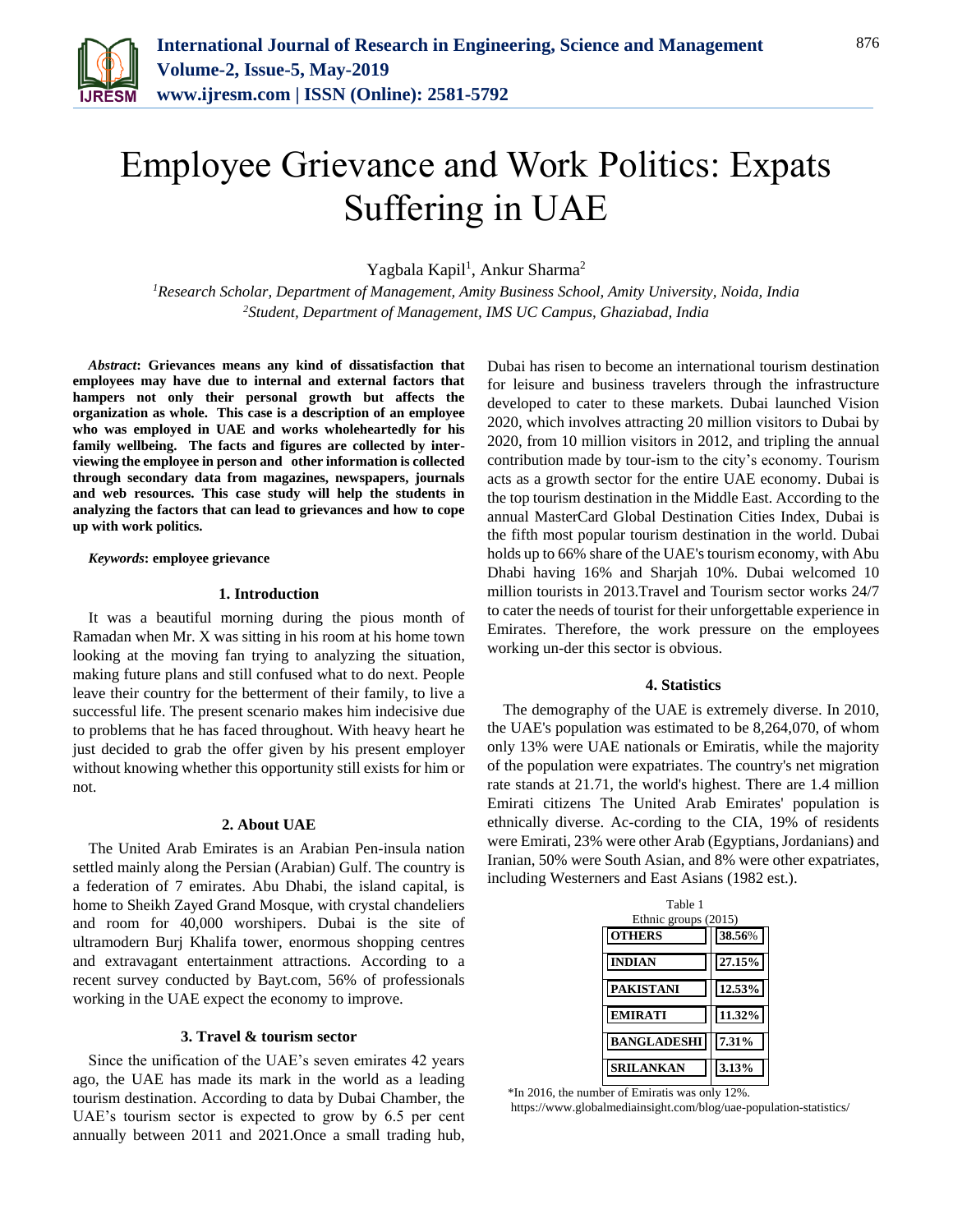

# **5. Grievance at work place**

Mr. X is a very hardworking and sincere fellow. He works in a Travel and Tourism company in UAE and work pressure is obvious due to high traffic of tourists. The problem started when Mr. X did not receive his hard earned salary for few months as the superiors says that funds are blocked and they will re-lease it soon. He keeps on working with full dedication and patience without saying a word. One month gone, no salary and this continues till three months. Mr. X discussed the same with rest of the employees as he is not the only one who is not getting their salaries on time so they have decided to register the complaint under Ministry of Labor. The complaint has been filed and through lots of struggle they succeed in getting their hard earned money but this is not the end of hurdles for Mr. X. He made up his mind not to continue with this company anymore as he can't see any future and moreover his tenure was also completing with the company. Company is delaying his cancellation due to which company is liable to pay a fine for his over-stay in country. Mr. X keeps on requesting his superiors to relieve him but the officials asked him to pay the fine that company is liable to in order to get his relieving letters. Mr. X decided to pay the fine as he doesn't want to suffer any more, without thinking that this can even affect him in future. Meanwhile his present company dissolved due to over dues and various other factors and Mr. X returned back to his home country. This was not the end of his sufferings. Mr. X tried his luck everywhere but was not lucky enough to get a suitable job. One early morning he get a call for an interview and was asked to join at a lesser salary that he was receiving in his previous company. Without thinking much he agrees to join at the lesser salary, the employer has asked him to go to his home country till the processing is done. He left for his home country and kept waiting for the offer letter. The offer letter that was supposed to come in fifteen days took more than a month and he was impatient enough to know what is happening but did not get any satisfactory response from the HR. He struggled for more than 3 months.He went through mental trauma as every time he was asked to submit documents to prove about his exit from the country of his employment. After so many hassles, he was so unfortunate that his visa has been rejected and was been imposed a life time ban for entering in UAE due to negligence and internal politics from his previous employers. He discussed about this matter with so many experts but none was able to suggest any satisfactory answer. So on his friend re-quest he decided to try his luck again and applied for tourist visa in order to be physically present and hoping to resolve the issues himself. This time he was fortunate to get his visa issued and with a new hope he entered. After reaching he went directly to his office to find out the matter, his employer mentioned that they are facing some legal issue and once it is resolved they will try for his visa again and ask him to stay back in his home country and wait for the processing again. This time also he came back to his home country without any hope and start thinking what next? After few months he again get a call that his employment

visa has been renewed and he was been asked to join immediately. Mr. X thought that now his difficulties are over and he can lead a better and successful life and can sup-port his family. With this hope he started his job with same passion and dedication. But when time is bad nothing can be so easy. This time his visa was cancelled because of medical reasons and he was deported back and this shattered his life due to negligence from employers, Immigration department and UAE rules and regulations. Here it is mandate to mention about factors in expatriate selection (Figure Source: Peter. J. Dowling, et. al., op cit., p.85).

These factors need to be considered both on individual (Technical ability, Cross-cultural suitability and Family requirements) basis and on situation basis (Country/cultural requirements, Language and MNE requirements) while expatriate selection that can actually ease the process not only for employees but for the management as well.

# **6. Legal implications**

The relationship between employers and employees is governed by Federal Act Number 8 of 1980 and its amendments. The Act is applicable to all employment relationships when engaging an employee, whether a UAE citizen or a foreigner. Act Number 8 stipulates certain provisions for the employee's health and safety and for workmen's compensation against work accident. The employment con-tract may be terminated by mutual consent of the parties or on expiry of its duration. Any dispute arising between the employer and the employee will be resolved by the Ministry of Labor, which must make a recommendation within two weeks from the date the application for a dispute settlement is filed. If the parties fail to settle the dispute as recommended by the Ministry, the matter should be referred to the courts. UAE have a clear rules and policies still employees are facing so many issues and are difficult to address.

### **7. Road ahead/Conclusion**

In the UAE, about 75% of the population of four million are expatriates, mostly migrant workers from India, Pakistan, Bangladesh, Sri Lanka, the Philippines, Iran and other Asian, Arab, African and Western nations. Migrants, as well as helping with the physical development of the UAE. Expatriates contributions to the success of the UAE was praised by academics and community leaders on International Migrants Day. There should be a proper repatriation process designed to attract future expatriates so that these aspirants should be mentally and physically prepared to handle the corporate pressure and should not encounter any cultural shock and can survive well in International environment.

# **References**

[1] http://gulfnews.com/business/sectors/tourism/why-the-uae-is-a-leadingtourism-destination-in-the-region-